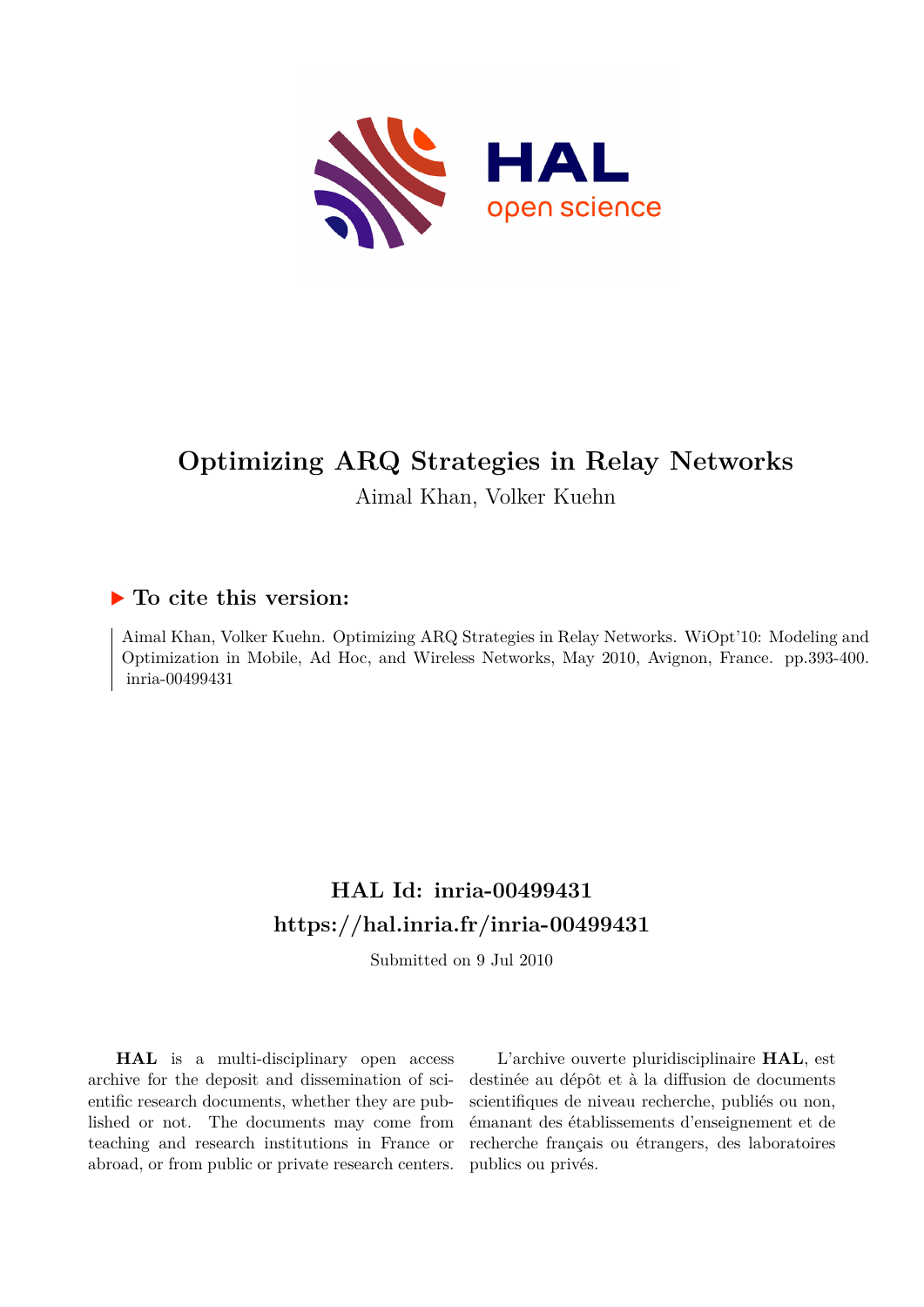# Optimizing ARQ Strategies in Relay Networks

Aimal Khan, Volker Kuehn University of Rostock Institute of Communications Engineering {aimal.khan,volker.kuehn}@uni-rostock.de

*Abstract*—In this paper the novel issue of retransmissions allocation in ARQ relay networks is introduced. In ARQ relay networks, the source and relays repeat a signal in response to a request from the destination. The source and relays can repeat once or multiple times with a constant power. Contrary to the protocols where a node is constrained to transmit once, we allow each node to retransmit multiple times. The goal is to allocate the optimal (minimum) number of retransmissions resulting in successful decoding at the destination. We devise an optimization method which is optimal. Moreover, the performance of the protocol with multiple retransmissions is compared to that of protocols with one retransmission per node or all the retransmissions from a single node. The results reveal that multiple retransmission protocols deliver superior performance over the counterparts.

#### I. INTRODUCTION

In relay networks different forwarding techniques at the relay such as amplify-and-forward (AF), decode-and-forward (DF) [1], [2], estimate-and-forward (EF) [3], and decodeand-forward with soft information relaying [4] have been investigated. AF and EF suffer from the problem of noise amplification, on the other hand DF suffers from error propagation. In order to mitigate these problems the adaptive relaying idea was presented in [5]. In this work, the relay switched from AF to DF and from DF to AF, depending on the decoding status at the relay. This relaying method takes the advantages of both AF and DF and minimizes their disadvantages.

It is obvious that a relay should cooperate only if the destination needs its cooperation, otherwise resources will be used in vain. In [1], a protocol named incremental relaying is introduced in which the relay cooperates if the destination requests its cooperation, the concept of incremental relaying can be viewed as an extension of Automatic Repeat reQuest (ARQ) to the relay context. Efficient resource allocation in conjunction with ARQ is vital for relay networks. In most of the contributions related to ARQ in relay networks with constant transmit power, the source and relays are constrained to repeat only once [6], [7], [8]. However, if this constraint is relaxed, the performance of the relay network can be meliorated. One reason which justify the imposition of this constraint is the fact that all nodes can have equal battery life time. Nevertheless, this is not a problem for the nodes with consistent power supply. Therefore, it is worthwhile to consider ARQ relay networks where the nodes are allowed to retransmit multiple times and to allocate the optimal number of retransmissions to each node.

In this paper the number of retransmission allocation has been treated. It can be also viewed as relay selection, because the relays with zero number of retransmissions do not participate. In Opportunistic relay selection [9], a relay with the "best" end-to-end performance (w.r.t. the first retransmission) among the candidates relays is selected for forwarding. However, a relay which may have the best E2E performance during the first retransmission, may not remain the "best" for the second retransmission even if the channel coefficients remain the same. Therefore, opportunistic relay selection is not always the optimal one when multiple retransmissions are allowed. We devise an optimal solution, which is more computationally efficient as compared to the exhaustive search solution and it delivers identical performance. It should be noted that we believe that the retransmissions selection has been treated in this paper for the first time in ARQ relay network generally and adaptive ARQ relay networks [10] especially.

#### II. SYSTEM MODEL

The system model in Fig. 1 is restricted to a dual-hop network. The source  $S$  encodes its  $K$  bits data sequence u using a code  $\mathcal{C}_s$  with rate  $R_c$ . BPSK modulation results in the sequence  $\mathbf{x}_s \in \{+1, -1\}^{N_c}$  of length  $N_c$ . The channel from the source S to the lth relay  $R_l$  is parameterized by  $h'_{r_l s}$ ,  $a_{r_l s}$ , and  $\sigma_n^2$ , where  $1 \leq l \leq L$ . Here,  $h'_{r_l s}$  is assumed to be i.i.d. Rayleigh distributed block-fading coefficient with  $E\{(h'_{r(s)})^2\} = 1$ . For each link, the block-fading coefficient is assumed to remain constant during the whole ARQ process. Moreover,  $a_{r_l s} = \sqrt{(d_{r_l s})^{-\alpha}}$  is the path loss factor for sourcerelay distance  $d_{r,s}$  with path loss exponent  $\alpha$ . Each element of the noise vector  $\mathbf{n}_{r_l}[i]$  is from an AWGN process with zero mean and the variance  $\sigma_{\bar{n}}^2$  per dimension. For  $N_s$  retransmissions from the source, the received real baseband signal at the lth relay after maximum ratio combining is given by

$$
\mathbf{y}_{r_l} = \sum_{i=1}^{N_s} h_{r_l s} \cdot \mathbf{x}_s + \mathbf{n}_{r_l}[i] \tag{1}
$$

$$
= N_s \cdot h_{r_l s} \cdot \mathbf{x}_s + \mathbf{n}_{r_l}, \tag{2}
$$

with  $h_{r_l s} = h'_{r_l s} \cdot a_{r_l s}$ . Moreover, each element of the noise vector  $n_{r_l}$  is AWGN with zero mean and variance  $\sigma_n^2 = N_s \cdot \sigma_n^2$  per dimension. Similarly, the equivalent signal at the destination after maximum ratio combining becomes

$$
\mathbf{y}_{ds} = N_s \cdot h_{ds} \cdot \mathbf{x}_s + \mathbf{n}_{ds},\tag{3}
$$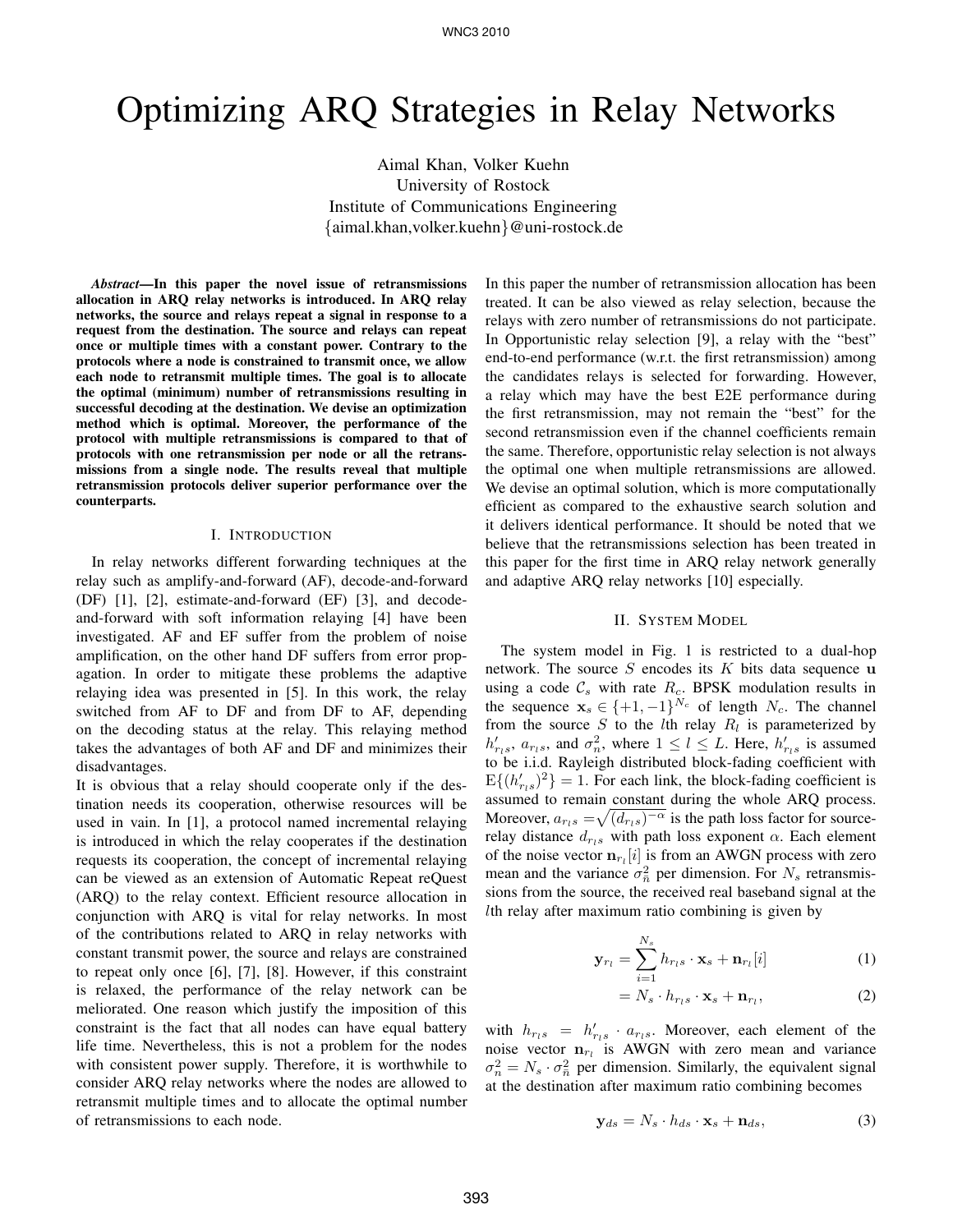

Fig. 1. System model showing one source  $S$ , multiple relays  $R_l$  and one destination D with respective channels and signals.

with  $h_{ds} = h'_{ds} \cdot \sqrt{(d_{ds})^{-\alpha}}$ . Furthermore,  $h'_{ds}$  and  $n_{ds}$  have the same statistics as  $h'_{r,s}$  and  $n_{r}$  respectively,  $d_{ds}$  represents the distance between the source and the destination.

The *l*th relay if selected processes the received signal  $y_{r_l}$ and transmits the signal  $x_{r_l}$ . We consider different adaptive relaying schemes which process the received signal in different ways according to the reliability of the received signal. We name these adaptive schemes Amplify-or-Decode & Forward (ADF) and Estimate-or-Decode & Forward (EDF). In the case of ADF, the relay forwards the reencoded signal if it is able to successfully decode the received signal. In the case of a decoding failure, it applies amplify-and-forward. Thus, the signal transmitted from the *l*th relay is

$$
\mathbf{x}_{r_l} = \begin{cases} \mathbf{x}_s & \text{for } N_s \cdot \gamma_{r_l s} \ge \gamma_{th} \\ \frac{\mathbf{y}_{r_l}}{\sqrt{N_s^2 \cdot |\mathbf{h}_{r_l s}|^2 + \sigma_n^2}} & \text{for } N_s \cdot \gamma_{r_l s} < \gamma_{th} \end{cases}, \quad (4)
$$

where,  $\gamma_{rls}$  is the received SNR of the source-relay link for a single transmission and  $\gamma_{th}$  is the minimum SNR required to ensure successful decoding. Therefore, the condition  $N_s \cdot \gamma_{rls} \geq \gamma_{th}$  represents the successful decoding at the lth relay. Strategy EDF only differs from ADF in that the relay forwards the expectation (estimate-and-forward [3]) of a received bit if the decoder fails. Hence, the signal transmitted from the *l*th relay can be written as,

$$
\mathbf{x}_{r_l} = \begin{cases} \mathbf{x}_s & \text{for } N_s \cdot \gamma_{r_l s} \ge \gamma_{th} \\ C \cdot \tanh(\frac{N_s \cdot h_{r_l s} \cdot \mathbf{y}_{r_l}}{\sigma_n^2}) & \text{for } N_s \cdot \gamma_{r_l s} < \gamma_{th} \end{cases}, \quad (5)
$$

where,  $C$  is a normalization constant such that the average transmitted power is 1.

At the destination, the equivalent received baseband signal after maximum ratio combining of  $N_{r_l}$  retransmissions from the lth relay can be written as

$$
\mathbf{y}_{dr_l} = N_{r_l} \cdot h_{dr_l} \cdot \mathbf{x}_{r_l} + \mathbf{n}_{dr_l},\tag{6}
$$

having identical AWGN and fading channel statistics as in (3) but the path loss depends on the distance from the lth relay to the destination. The destination performs maximum ratio combining over all the received signals from the source and the relays to decode the source's transmitted signal. Furthermore, an orthogonal channel allocation is considered for all retransmissions.

#### III. END-TO-END PERFORMANCE MEASURES FOR DIFFERENT FORWARDING SCHEMES

In this section we derive the end-to-end (E2E) performance for a relay network presented in Sec. II.

#### *A. Performance of Amplify-or-Decode & Forward*

In this subsection, we first consider the situation when the source and a single relay only retransmits once  $(N_s = 1)$ and  $N_{r_1} = 1$ ). Subsequently, the analysis will be extended to multiple retransmissions and multiple relays. From (1) and the lower part (amplify-and-forward) of (4), the received signal at the destination (6) can be written as,

$$
\mathbf{y}_{dr_l} = h_{dr_l} \cdot \frac{h_{r_l s} \cdot \mathbf{x}_s + \mathbf{n}_{r_l s}}{\sqrt{|h_{r_l s}|^2 + \sigma_n^2}} + \mathbf{n}_{dr_l}
$$
(7)  

$$
= \frac{h_{dr_l} \cdot h_{r_l s} \cdot \mathbf{x}_s}{\sqrt{|h_{r_l s}|^2 + \sigma_n^2}} + \frac{h_{dr_l} \cdot \mathbf{n}_{r_l s}}{\sqrt{|h_{r_l s}|^2 + \sigma_n^2}} + \mathbf{n}_{dr_l}
$$
  
square noise

In (7), the noise part (entire noise) is zero mean AWGN with variance  $\frac{|h_{dr_1}|^2 \cdot \sigma_n^2}{|h_{r_1s}|^2 + \sigma_n^2} + \sigma_n^2$ . Therefore, the total SNR delivered via the *l*th relay for amplify-and-forward is given by

$$
\gamma_l^{AF} = \frac{\frac{|h_{r_l s}|^2}{\sigma_n^2} \cdot \frac{|h_{dr_l}|^2}{\sigma_n^2}}{\frac{|h_{r_l s}|^2}{\sigma_n^2} + \frac{|h_{dr_l}|^2}{\sigma_n^2} + \frac{\sigma_n^2}{\sigma_n^2}}
$$

$$
= \frac{\gamma_{r_l s} \cdot \gamma_{dr_l}}{\gamma_{r_l s} + \gamma_{dr_l} + 1}.
$$

Now, we extend the above equation to the case when the source retransmits  $N_s$  times and the relay retransmits  $N_{r_l}$  times. For this case the received SNR at the destination from the lth relay is given by

$$
\gamma_l^{AF} = \frac{N_s \cdot \gamma_{rls} \cdot N_{r_l} \cdot \gamma_{dr_l}}{N_s \cdot \gamma_{rls} + N_{r_l} \cdot \gamma_{dr_l} + 1}.
$$
 (8)

As (8) is only valid for amplify-and-forward, for ADF according to (4) the received SNR at the destination can be written as

$$
\gamma_{l,N_{r_l}}^{ADE} = \begin{cases} N_{r_l} \cdot \gamma_{dr_l} & \text{for } N_s \cdot \gamma_{r_l s} \ge \gamma_{th} \\ \gamma_l^{AF} & \text{for } N_s \cdot \gamma_{r_l s} < \gamma_{th} \end{cases} . \tag{9}
$$

Finally, the entire SNR from the source and the relays after maximum ratio combining can be given as

$$
\gamma^{ADE} = N_s \cdot \gamma_{ds} + \sum_{l=1}^{L} \gamma_{l, N_{r_l}}^{ADE},\tag{10}
$$

where,  $\gamma_{ds}$  is the signal to noise ratio of the signal at the destination  $(y_{ds})$  via the direct link with the first transmission.

#### *B. Performance of Estimate-or-Decode & Forward*

One method to find the E2E performance of EDF is to calculate the generalized SNR [3] at the destination. Another possible method is to calculate the end-to-end (E2E) mutual information per symbol  $I(X_s; Y_{dr_l})$  for each relay. In [11],  $I(X_s; Y_{dr_l})$  has already been calculated using serial information concatenation for soft information forwarding with an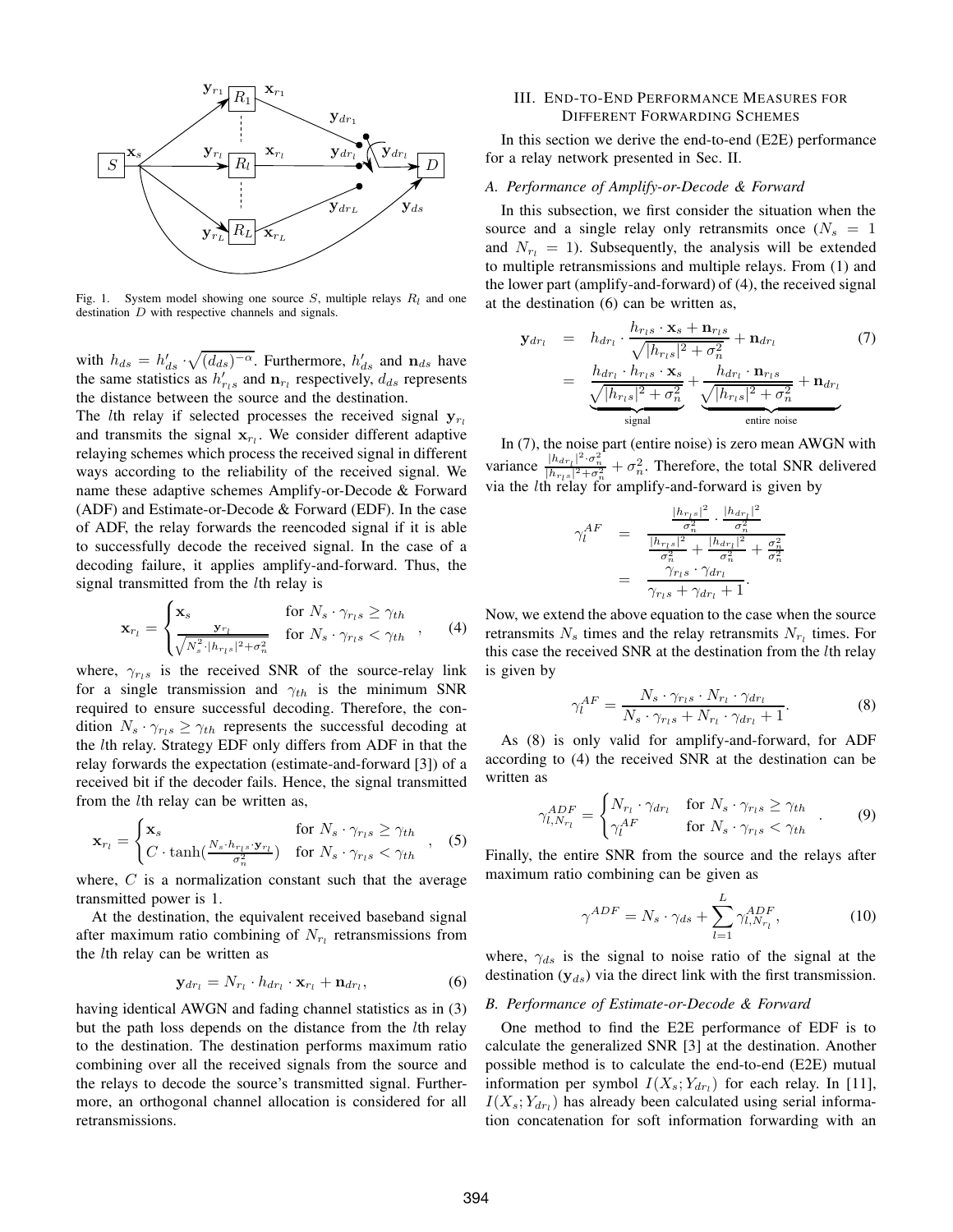ideal code [12]. For convenience, the procedure of serial information concatenation is applied to calculate  $I(X_s; Y_{dr_l})$  for estimate-or-decode & forward with multiple retransmissions from each node. In this subsection the procedure of serial information concatenation is explained.

The conditional probability density function for  $Y_{r_l}$  at the input of the relay when  $X_s$  is transmitted is given by

$$
p_r(Y_{r_l}|X_s) = p_N(Y_{r_l} - N_s \cdot h_{rs_l} \cdot X_s, \sigma_n^2), \quad (11)
$$

where,

$$
p_N(\xi, \sigma^2) = \frac{1}{\sqrt{2 \cdot \pi \cdot \sigma^2}} \exp\left(-\xi^2/2\sigma^2\right).
$$

First we consider the case in (5) when  $N_s \cdot \gamma_{rls} < \gamma_{th}$ and  $\mathbf{x}_{r_l} = C \cdot \tanh(\frac{N_s \cdot h_{r_l s} \cdot \mathbf{y}_{r_l}}{\sigma_n^2})$  holds. For this scenario,  $p_x(X_{r_l}|X_s)$  is obtained from  $p_r(Y_{r_l}|X_s)$  simply by random variable transformation [13].

Similarly, the conditional probability density function for  $Y_{dr}$ at the output of hop 2 when  $X_{r_l}$  is transmitted is given by  $p_d(Y_{dr_l}|X_{r_l}) = p_N(Y_{dr_l} - N_{r_l} \cdot h_{dr_l} \cdot X_{r_l}, \sigma_n^2).$ 

For this case, the PDF  $p(Y_{dr_l}|X_s)$  is calculated by integrating over all the possible values of  $X_{r_l}$  which yields  $Y_{dr_l}$  for given  $X_s$ , i.e.

$$
p(Y_{dr_l}|X_s) = \int p_x(X_{r_l}|X_s) \cdot p_d(Y_{dr_l}|X_{r_l}) dX_{r_l}.
$$
 (12)

Consequently, the mutual information for the serially concatenated link for this case can be calculated using the standard mutual information formula,

$$
I^{ser}(X_s; Y_{dr_l})
$$
\n
$$
= \sum_{X_s} \int_0^\infty p(Y_{dr_l}|X_s) \cdot \log_2 \left( \frac{p(Y_{dr_l}|X_s)}{\frac{1}{2}(\sum_{X_s} p(Y_{dr_l}|X_s))} \right) dY_{dr_l}.
$$
\n(13)

Finally, the entire end-to-end mutual information for estimateor-decode & forward (EDF) is

$$
I_{l,N_{r_l}}^{EDF}(X_s,Y_{dr_l}) = \begin{cases} C_A \left( \frac{N_{r_l}^2 \cdot h_{dr_l}^2}{\sigma_n^2} \right) & \text{for } N_s \cdot \gamma_{rls} \ge \gamma_{th} \\ I^{ser}(X_s;Y_{dr_l}) & \text{for } N_s \cdot \gamma_{rls} < \gamma_{th} \end{cases} . \tag{14}
$$

In (14),  $C_A(\gamma)$  is the capacity of a Gaussian channel with binary input and signal-to-noise ratio equal to  $\gamma$ . For  $N_s \cdot \gamma_{r,s} \geq \gamma_{th}$ , the relay successfully decodes and acts similar to the source. Thus,  $I_{l,N_{r_l}}^{EDF}(X_s,Y_{dr_l})$  is equal to the capacity of hop 2.

Finally, the mutual information from the source and via all the relays to the destination is lower bounded by

$$
I(X_s; Y_{ds}, Y_{dr_1}, Y_{dr_2}, ..., Y_{dr_L}) \ge I_{low}(X_s, \mathbf{Y}_{ds})
$$
 (15)

$$
= I_{\text{low}}^{\text{par}} \left( I(X_s, Y_{ds}), I_{1,N_{r_1}}^{EDF}(X_s, Y_{dr_1}), ..., I_{L,N_{r_L}}^{EDF}(X_s, Y_{dr_L}) \right),
$$

where,  $I_{\text{low}}^{\text{par}}(...)$  is the parallel information combining function [12].

#### IV. ARQ PROTOCOLS & RETRANSMISSIONS ALLOCATION

When the source transmits a signal and a decoding failure occurs at the destination then the source as well as the relays can repeat the signal in response to the ARQ. In this section multiple ARQ protocols are presented. First, a protocol "Source Multiple (transmissions) and Each Relay with Multiple transmissions (SMERM)" is presented. In this protocol source as well as each relay are allowed to retransmit the signal (repetition coding) multiple times. Moreover, "Source Once and Each Relay with Multiple transmissions (SOERM)", differs from SMERM only in that the source transmits only once. Next, in "Source Once and Each Relay with One transmission (SOERO)", the source as well as each relay are allowed to retransmits only once. Finally, in "Source Once and a Selected Relay with Multiple transmissions (SOSRM)", the source transmits once while only a single selected relay can retransmit multiple times. SOERO corresponds to the protocol provided in [6] and [8], while, SOSRM corresponds to the opportunistic relay selection of [9].

First we consider the retransmission allocation for amplifyor-decode & forward. We assume a central node with perfect channel knowledge of all the links. This assumption is too optimistic in practice, however, the goal is to determine an upper bound for the performance of each strategy. In future work, imperfect and partial channel knowledge will be considered. This central node selects the optimal (minimum possible) number of (re)transmissions  $N_s^*$ , and  $N_r^*$  for source and all the relays, respectively, which results in a successful decoding at the destination. Mathematically, the retransmissions allocation problem for all the protocols with ADF can be written as,

$$
\{N_s^*, \mathbf{N}_r^*\} = \underset{\{N_s, N_{r_l}\}}{\text{argmin}} \left[ (N_s) + \left( \sum_{l=1}^L N_{r_l} \right) \right] \tag{16}
$$

such that,

$$
N_s \cdot \gamma_{ds} + \sum_{l=1}^{L} \gamma_{l,N_{r_l}}^{ADF} \ge \gamma_{th},
$$
  

$$
N_s + \sum_{l=1}^{L} N_{r_l} \le L + 1,
$$
 (17)

for SMERM:  $1 \le N_s \le L+1$ ,  $0 \le N_{r_l} \le L$ . (18)

for SOERM:  $N_s = 1$ ,  $0 \leq N_{r_l} \leq L$ . for SOERO:  $N_s = 1$ ,  $N_{r_l} \in \{0, 1\}.$ for SOSRM:  $N_s = 1$ ,  $0 \leq N_{r_{sel}} \leq L$ .

For SOSRM, let  $R_{sel}$  be the selected relay i.e.  $N_{r_l}^* = N_{r_l} = 0 \quad \forall l \quad \text{except} \quad 0 \le N_{r_{sel}} \le L \quad \text{holds.} \quad \text{In} \quad \text{the}$ constraints we have imposed an upper bound on the number of retransmissions i.e. (17). This is due to the reason that SOERO (Source Once Each Relay Once) can have maximum of  $L+1$  (re)transmissions. In order to make the performance comparison fair between SOERO and the rest of the strategies, we impose this bound.

Similarly, for the case of estimate-or-decode the number of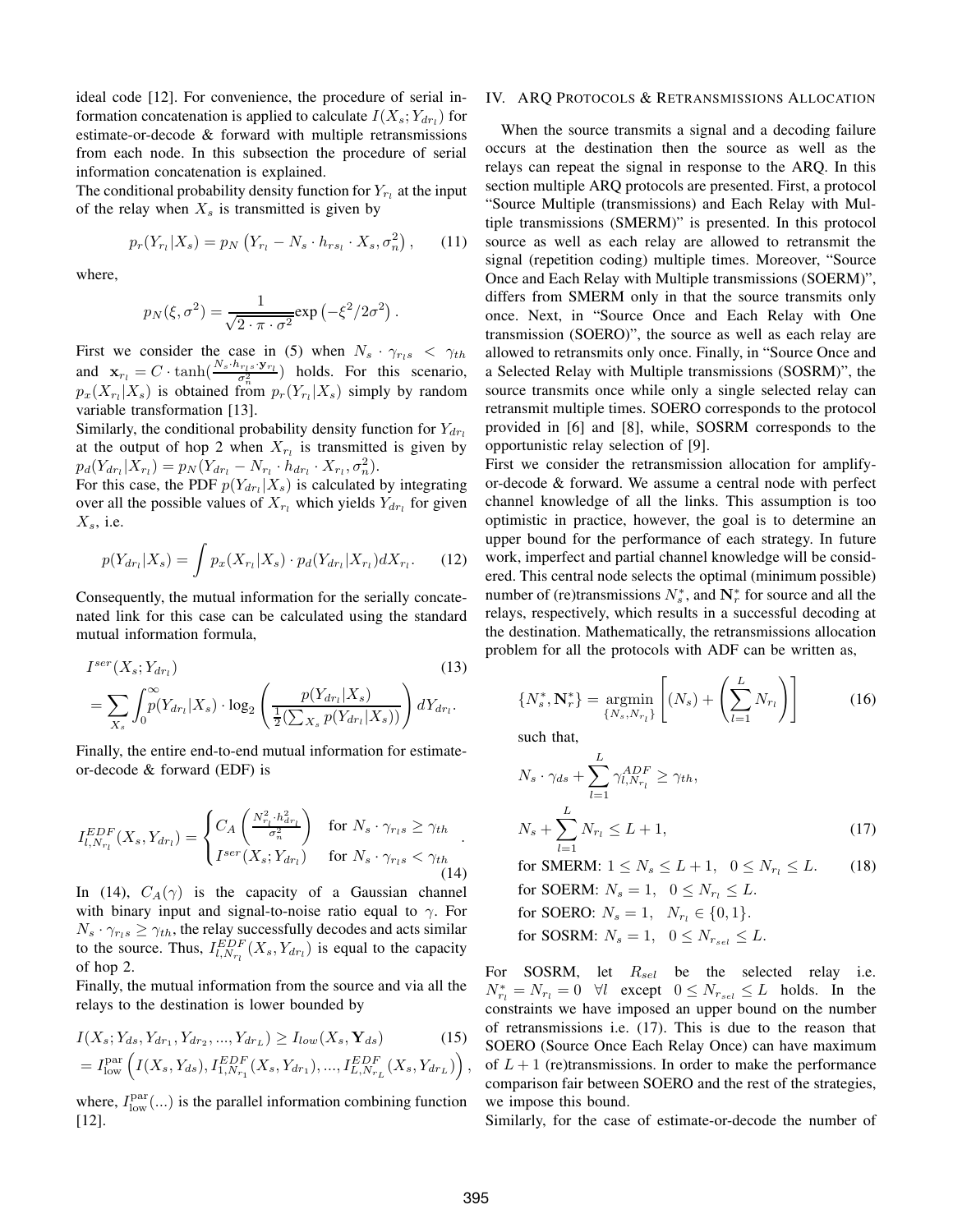retransmission optimization can be stated as

$$
\{N_s^*, \mathbf{N}_r^*\} = \underset{\{N_s, N_{r_l}\}}{\text{argmin}} \left[ (N_s) + \left( \sum_{l=1}^L N_{r_l} \right) \right] \tag{19}
$$
\nsuch that,

\n(20)

$$
I_{low}(X_s, \mathbf{Y}_{ds}) \ge R_c,
$$
  

$$
N_s + \sum_{l=1}^{L} N_{r_l} \le L + 1,
$$
 (21)

for SMERM:  $1 \le N_s \le L+1$ ,  $0 \le N_{r_l} \le L$ . (22)

for SOERM: 
$$
N_s = 1
$$
,  $0 \le N_{r_l} \le L$ . (23)

for SOERO:  $N_s = 1, N_{r_l} \in \{0, 1\}.$ 

for SOSRM:  $N_s = 1$ ,  $0 \le N_{r_{sel}} \le L$ .

Where,  $I_{low}(X_s, \mathbf{Y}_{ds})$  the parallel information combining function defined by (15). The first constraint is the condition for successful decoding at the destination for an ideal code with code rate  $R_c$ .

#### V. SELECTING THE OPTIMAL NUMBER OF RETRANSMISSIONS

This section explains the solutions for the optimization problems of the previous section. It is *important to note* that for the algorithms presented in this section the relay set  $R$  is ordered in descending order according to  $\gamma_{l,N_{r_l}}^{ADF}$  for ADF and  $I_{l,N_{r_l}}^{EDF}(X_s,Y_{dr_l})$  for EDF with  $N_{r_l}=1$  and  $N_s=1$ . Thus, after reordering  $\gamma_{1,1}^{ADF} \geq \gamma_{L,1}^{ADF}$  holds.

#### *A. Solutions for SMERM*

In this subsection two solutions for the optimization of SMERM are described: The Exhaustive Search (SMERM-ES) and a Marginal Returns based allocation (SMERM-MR) [14].

*1) Exhaustive Search:* To show that the algorithm presented in the next subsection (Marginal Returns Based Allocation) provides optimal solution, we need to compare its performance with that of the exhaustive search (ES). ES tests all possible realizations for the sequence  $[N_s, N_{r_1}, N_{r_2},..., N_{r_L}]$ . It picks  $\sum_{l=1}^{L} N_{r_l}$  and fulfils the respective constraints for ADF (16) the realization (as the optimum one) which minimizes  $N_s$  + and EDF (19).

*2) Marginal Returns Based Allocation:* For convenience, for each  $1 \leq N_s \leq L+1$ , the optimal number of retransmissions represented by  $N^*[N_s]$  is determined. The *l*th element of the vector  $N^*[N_s]$  represents the optimal number of retransmissions  $(N_{r_l}^*)$  for relay l and the given  $N_s$ . The optimization procedure given below should be repeated for each  $N_s$ . Once  $N^*[N_s]$  is found for each  $N_s$ , the overall optimal  $N_s$  in (16) is the one which minimizes  $N_s + \sum_{l=1}^{L} N_{r_l}^*$ and the overall optimal  $N_r$  (in (16)) is equal to  $N^*[N_s^*]$ .

After fixing  $N_s$ , we also fix the total number of retransmissions  $\sum_{r=1}^{L} N_{r_1} = \overline{N}$ . Consequently, an equivalent problem to (16) with a fixed  $N_s$  is to maximize the sum SNR  $\sum_{i=1}^{L}$  $\sum_{l=1}^{n} \gamma_{l,N_{r_l}}$  by distributing  $\bar{N}$  retransmissions among all the relays. The minimum  $\overline{N}$ , which results in successful decoding

 $(N_s \cdot \gamma_{ds} + \sum_{l=1}^L$  $\sum_{l=1} \gamma_{l,N_{r_l}} \geq \gamma_{th}$ ) leads to the optimal solution for the specific  $N_s$ . From the problem description it is clear that for a specific  $N_s$ , search should be performed for the minimum  $\overline{N}$  which ensures successful decoding at the destination.

Thus, mathematically, this equivalent problem to (16) with a given  $N_s$  can be written as

$$
\mathbf{N}^*[N_s] = \underset{N_{r_l}}{\operatorname{argmax}} \left[ \sum_{l=1}^L \gamma_{l, N_{r_l}} \right] \tag{24}
$$

such that,

$$
\sum_{l=1}^{L} N_{r_l} = \bar{N},\qquad(25)
$$

$$
N_s + \bar{N} \le L + 1,\tag{26}
$$

where,  $\overline{N}$  may take the values  $0, 1, 2, 3, \dots, L + 1 - N_s$ . First,  $\overline{N}$  is initialized with 0, i.e.  $N_{r_l} = 0 \forall l$ . If the SNR  $N_s \cdot \gamma_{ds}$  is greater than  $\gamma_{th}$  then  $N^*[N_s] = 0$  is the solution. Otherwise, N is incremented by 1 i.e.  $N = 1$ . The optimization in (24) is performed and the condition for successful decoding  $N_s \cdot \gamma_{ds} + \sum_{k=1}^{L}$  $\sum_{l=1} \gamma_{l,N_{r_l}} \geq \gamma_{th}$  is checked. This process (increment, optimization and check) continues until the condition is satisfied or  $N_s + \overline{N}$  exceeds  $L+1$ . In the case of satisfaction  $N^*[N_s]$  is the solution, while, in the case of excess, outage is declared for that specific  $N_s$ . Next, solution to (24) is explained.

A similar problem as (24) with an efficient optimization procedure is provided in [14]. However, we invented this optimization procedure independently, before discovering [14]. Moreover, to the best of our knowledge, we are the first one to apply the optimization method of [14] to resource allocation in relay networks.

The SNR marginal return is defined as  $\Delta_{l,j} = \gamma_{l,j}^{ADF} - \gamma_{l,j-1}^{ADF}$ , where,  $j = N_{r_l}$ . We show that similar to [14], these marginal returns are diminishing with respect to the increase in  $N_{r_l}$ , i.e.  $\Delta_{l,j} \geq \Delta_{l,j+1} \geq \Delta_{l,j+2} \ldots \geq \Delta_{l,L}$ . For the upper part of (9),  $\Delta_{l,j} = \Delta_{l,j+1} = \gamma_{dr_l}$  holds, and for the lower part we have

$$
\Delta_{l,j} = \gamma_{l,j}^{ADE} - \gamma_{l,j-1}^{ADE}
$$
  
= 
$$
\frac{N_s \cdot \gamma_{rls} \cdot j \cdot \gamma_{dr_l}}{N_s \cdot \gamma_{rls} + j \cdot \gamma_{dr_l} + 1} - \frac{N_s \cdot \gamma_{rls} \cdot (j-1) \cdot \gamma_{dr_l}}{N_s \cdot \gamma_{rls} + (j-1) \cdot \gamma_{dr_l} + 1}
$$

$$
= \frac{N_s \cdot \gamma_{r_l s} \cdot \gamma_{dr_l} (N_s \cdot \gamma_{r_l s} + 1)}{(N_s \cdot \gamma_{r_l s} + j \cdot \gamma_{dr_l} + 1)(N_s \cdot \gamma_{r_l} + (j - 1) \cdot \gamma_{dr_l} + 1)}.
$$
\n(27)

Here, (27) shows that  $\Delta_{l,j}$  is diminishing with respect to  $j \geq 1$ .

Table I shows the SNR marginal returns for each relay  $R_l$ and each number of retransmissions  $N_{r_l}$ . To search for the optimal solution for (24), we examine the entries ( $\Delta_{l,j}$ ) in Table I, and tick mark (select) the  $\overline{N}$  largest numbers among them in such a way that  $\Delta_{l,j+1}$  should never be tick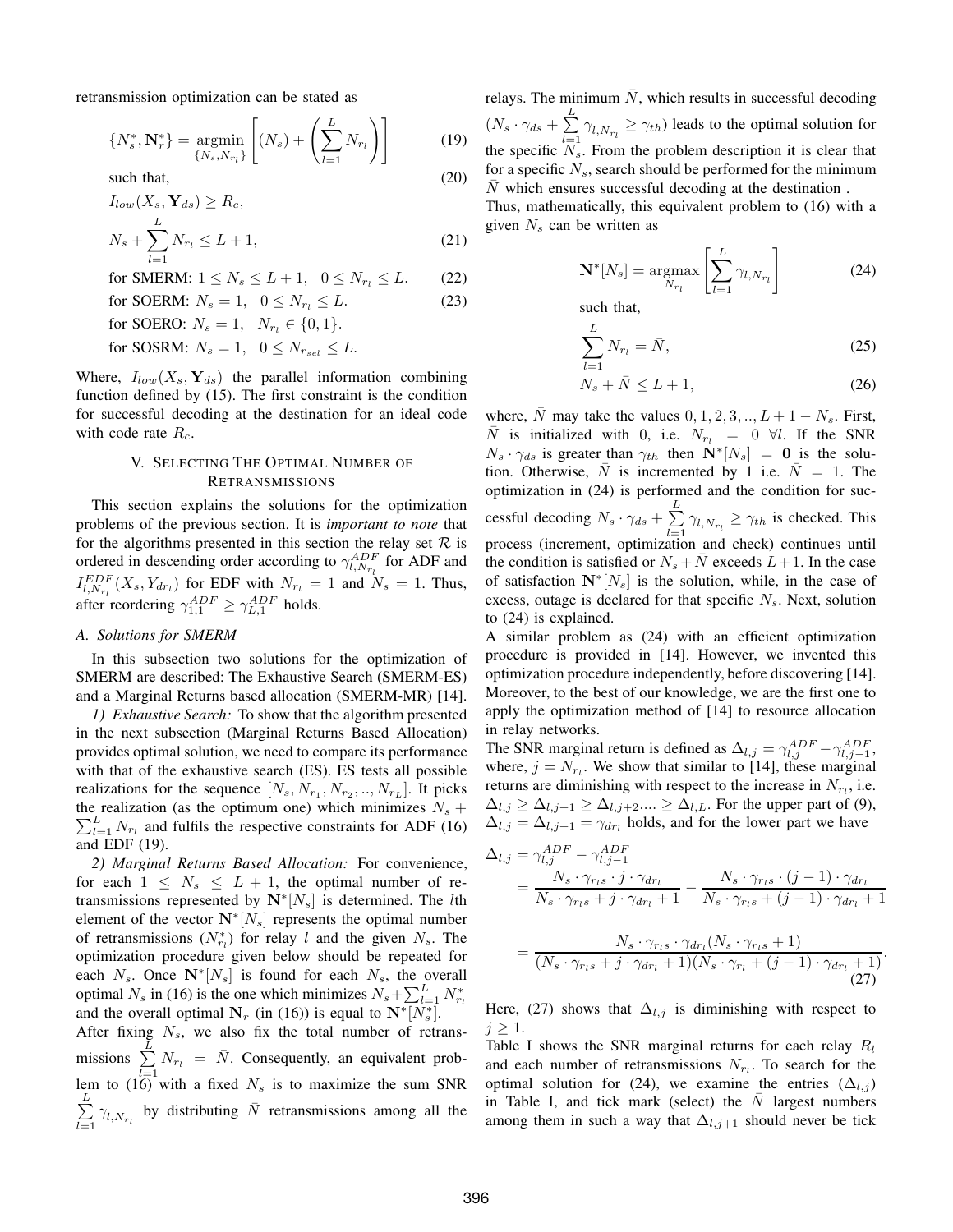| $N_{r_1}$ |                  |                  |                |                |  |                |
|-----------|------------------|------------------|----------------|----------------|--|----------------|
| $R_{1}$   | $\Delta_{1.1}$ v | $\Delta_{1,2}$ √ | $\Delta_{1,3}$ | $\Delta_{1.4}$ |  | $\Delta_{1,L}$ |
| $_{R_2}$  | $\Delta_{2,1}$   | $\Delta_{2,2}$   | $\Delta_{2,3}$ | $\Delta_{2,4}$ |  | $\Delta_{2,L}$ |
| $_{R_3}$  | $\Delta_{3,1}$   | $\Delta_{3,2}$   | $\Delta_{3,3}$ | $\Delta_{3,4}$ |  | $\Delta_{3,L}$ |
| $R_4$     | $\Delta_{4,1}$   | $\Delta_{4,2}$   | $\Delta_{4,3}$ | $\Delta_{4,4}$ |  | $\Delta_{4,L}$ |
|           |                  |                  |                |                |  |                |
|           |                  |                  |                |                |  |                |
| $R_L$     |                  | $\Delta_{L,2}$   | $\Delta_{L,3}$ | $\Delta_{L,4}$ |  | $\Delta_{L.L}$ |
|           |                  |                  | Е              |                |  |                |

THE SNR MARGINAL RETURNS FOR ALL THE RELAYS.

marked unless  $\Delta_{l,j}$  has already been tick marked. Thus, we do not need to compute  $\Delta_{l,j+1}$  unless  $\Delta_{l,j}$  is marked, this improves the computational efficiency. The optimal allocation of retransmissions  $(N_{r_l}^*)$  for relay  $R_l$  with specific  $\overline{N}$  can be immediately determined simply by counting the number of tick marks that each relay  $R_l$  has received. As an example, in Table I for  $L = 8$  and  $\overline{N} = 6$ ,  $N^*[N_s] = [3, 0, 0, 2, 0, 0, 0, 1]$ , i.e.  $N_{r_1}^* = 3, N_{r_2}^* = 0, N_{r_3}^* = 0, N_{r_4}^* = 2, N_{r_5}^* = 0, N_{r_6}^* = 0,$  $N_{r_7}^* = 0, N_{r_8}^* = 1$  hold. In the simulation results the computational complexities of SMERM-ES and SMERM-MR are compared.

The optimization problem of estimate-or-decode & forward (19) for SMERM can be solved in a similar way as done for amplify-or-decode & forward. However, the following modifications are required to the above solution. In (24),  $I_{low}(X_s, Y_{ds})$  should be maximized. Second, the condition for successful decoding should be  $I_{low}(X_s, \mathbf{Y}_{ds}) \geq R_c$ . Moreover, for each entry of the marginal returns in Table I,  $\Delta_{l,j} = I_{l,j}^{EDF}(X_s, Y_{dri}) - I_{l,j-1}^{EDF}(X_s, Y_{dri})$  holds.

It is involved to show analytically that for EDF  $\Delta_{l,j}$  is diminishing, however, it was found by numerical simulations that similar to ADF it is also decreasing with respect to increase in  $N_{r_l}$ .

#### *B. Solution for SOERM*

It should be noted that SOERM is a special case of SMERM, therefore the same solution as in subsection V-A should be applied with  $N_s^* = N_s = 1$ .

#### *C. Solution for SOERO*

The solution for SOERO with amplify-or-decode (16) is straight forward. As the relay set  $R$  is ordered in descending order, first,  $R_1$  with  $N_{r_1} = 1$  is selected. If it does not ensure successful decoding at the destination  $(\gamma_s + \gamma_{1,N_{r_1}}^{ADF} < \gamma_{th})$  then the next relay  $R_2$  is activated. Again the successful decoding status is checked. If unsuccessful decoding occurs the next relay  $R_3$  is activated with  $N_{r_3} = 1$ . This process continues until successful decoding occurs or all the relays have been activated.

For SOERO, estimate-or-decode (19) can be solved in a similar manner, however for successful decoding the summation of SNR should be replaced with the respective information combining function  $I_{\text{low}}(...) \geq R_c$ .

#### *D. Solution for SOSRM*

After ordering the relay set  $\mathcal{R}$ ,  $R_1$  is the "best" relay with one retransmission. Thus, for the solution of SOSRM we have to find the minimum number of retransmissions  $N_{r_1}$ , which lead to a successfully decoding at the destination i.e. for ADF  $(\gamma_s + \gamma_{1,N_{r_1}}^{ADF} \geq \gamma_{th})$  while for EDF  $I_{\text{low}}^{\text{par}}(I_s, I_{l,N_{r_1}}^{EDF}(X_s, Y_{dr_1})) \geq R_c$  holds. However, according to the constraint in SOSRM,  $N_{r_1}$  should not exceed L.

#### VI. RESULTS

Four relays  $(L = 4)$  were placed at different positions to observe the effect of distances between the nodes. Let  $Pos \in \{NS, MD, ND\}$  is a variable defining the position of the set of the  $L$  relays in Cartesian coordinate, where,  $NS = (0.2 + 0.2i)$ ,  $MD = (0.5 + 0.2i)$  and  $ND = (0.8 + 0.2i)$ . For each value of  $Pos$ ,  $R_1$  and  $R_L$  are placed at positions  $Pos$  and  $Pos^*$  respectively<sup>1</sup>, the remaining  $L - 2$  relays are equally distributed between the relays  $R_1$  and  $R_L$  such that all the relays positions have the same real part values. Thus, for  $Pos = MD$  the relays are placed in the middle and for ND the relays are placed near the destination. Furthermore, source and destination are placed at position  $(0+0i)$  and  $(1+0i)$  respectively. The path loss coefficient  $\alpha$  is set to 2 and  $N = 10000$  Rayleigh channel realization were simulated.

An ideal code with code rate  $R_c = 0.5$  is considered, which ensures successful decoding when the symbol-wise mutual information at the decoder is greater than or equal to the code rate  $R_c$  [11]. Therefore,  $\gamma_{th}$  is chosen such that  $C_A(\gamma_{th}) = R_c$ holds.

#### *A. Simulation parameters*

This section explains how the parameters outage probability  $(P_{outage})$ , throughput  $(\eta)$ , and the energy per bit to noise ratio  $(\bar{\gamma}_{E_b})$  are calculated. The outage probability is defined as

$$
P_{outage} = \frac{V_{out}}{N},\tag{28}
$$

where  $V_{out}$  represents the number of events when the destination could not decode successfully at the end of the second phase.

The throughput is defined as

$$
\eta = \frac{V_{succ} \cdot R_c}{S_s + S_R},\tag{29}
$$

where,  $V_{succ}$  denotes the number of events which resulted in successful decoding at the destination. Moreover,  $S_s$  and  $S_R$ represent the total number of transmissions from the source and the relays respectively over all the channel realizations. The maximum throughput that can be achieved for the adaptive schemes with ARQ is  $\eta_{max} = R_c$ . This is achieved when  $S_R = 0$  and  $V_{succ} = N = S_s$  hold.

The energy per bit to noise ratio is given by

$$
\bar{\gamma}_{E_b} = E_s/N_0 \cdot \frac{1}{R_c} \cdot \frac{S_s + S_R}{N}.\tag{30}
$$

It has to be emphasized that  $E_s/N_0$  is the ratio of the transmit energy per BPSK symbol to the one sided noise spectral density (pseudo SNR), identical noise statistics are assumed at all the receivers.

<sup>1</sup> <sup>∗</sup> denotes the complex conjugate.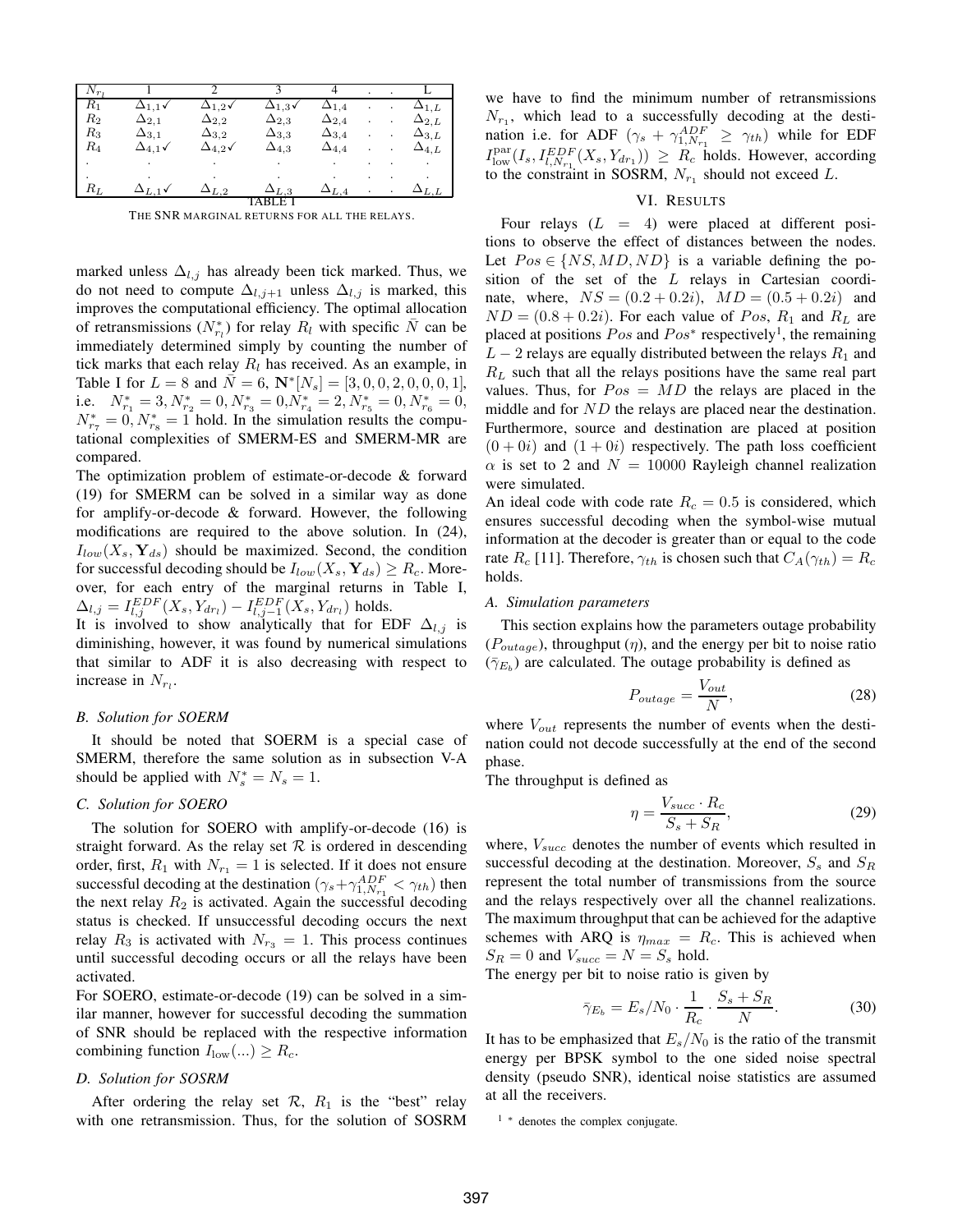#### *B. Outage and Throughput*

The exhaustive search (ES) algorithm was only applied to SMERM with ADF. Fig. 2 shows the outage probabilities for the scenario when the relays are near the source. It can be observed that the performance of SMERM-ES (Exhaustive Search) and SMERM-MR (Marginal Returns Based Allocation) is identical. Moreover, SMERM with ADF outperforms all other schemes, e.g. SOERO by 4 dB, SOSRM and SOERM by 2 dB and 1 dB respectively. Here, strategies with ADF perform similar to EDF except for SMERM, where, EDF is 0.5 dB away from ADF.

Fig. 3 illustrates the outage probabilities when the relays are in the middle. It is evident from this figure that the outage performance of the proposed solution (SMERM-MR) is identical to that of the optimum SMERM-ES, which validates the optimality claim made at the start of the paper. A gain of more than 4 dB is possible for SMERM over SOSRM (Source Once and Selected Relay transmit Multiple times) and SOERO (Source Once and Each Relay transmit Once ). Furthermore, the amplify-or-decode  $&$  forward (ADF) and estimate-or-decode & forward (EDF) performs the same for all the cases. Moreover, SMERM-MR delivers nearly 2 dB gain over the SOERM-MR (Source Once and Each Relay transmit Multiple times).

Fig. 4 shows the outage probabilities for the scenario when the relays are near the destination. Again, the performance of the devised solution (SMERM-MR) is identical to the optimal (SMERM-ES). Moreover, as in the previous figure, the superior asymptotic performance of the devised solution over the rest of the solutions is eminent.

It can be observed from the above outage probability figures that as the distance between the source and relays grows, multiple source transmissions becomes more important. This is the reason as the relays move toward the destination, the gap between the outage performance of SMERM and that of the other strategies increases. In Fig. 5, the relays are placed near the source. Here, SMERM-MR and SMERM-ES have identical throughput. Moreover, the performance of ADF with all the strategies is similar to that of EDF. SMERM yields a gain of 2 dB over SOERO. The difference between SMERM and SOERM is small, the reason for this is the fact that at this position (near the source) all the relays can decode successfully most of the time and can act similar to the source. Fig. 6 depicts the throughput for the relays positioned in the middle. In this figure, SMERM-MR and SMERM-ES surpass all other strategies. Both of the solutions deliver 1 dB gain over SOERM-MR with ADF and EDF. Again, as in the above results, for all the strategies ADF and EDF behave the same. SOERO is more than 2 dB away from the devised solution at low SNR.

In Fig. 7, the relays are placed near the destination. Here, SMERM-MR and SMERM-ES outperform SOERM-MR by more than 1 dB. The same solutions yield 2.5 dB gain over SOSRM and SOERO. For each protocol ADF and EDF have very small difference in performance.

| $2\cdot\sigma_i^2$ | -8   | -7   | -6   | -5   |      | $-3$    |         |    |  |  |  |
|--------------------|------|------|------|------|------|---------|---------|----|--|--|--|
| <b>ES</b>          | 100  | 92   | 85.3 | 81.1 | 66.7 | 60      | 51.4    | 43 |  |  |  |
| MR                 | 5.3  | 3.7  | 2.9  | 2.3  | 1.8  | $1.6\,$ | $1.3\,$ |    |  |  |  |
|                    | 18.8 | 24.8 | 29   | 35.2 | 37   | 37.5    | 39.5    | 43 |  |  |  |
| TABLE II           |      |      |      |      |      |         |         |    |  |  |  |

AVERAGE NUMBER OF COMPUTATIONAL STEPS FOR SMERM-ES AND SMERM-MR AT DIFFERENT SNR ( $\frac{1}{2}$ ,  $\frac{2}{6}$ ) values in decibel

Similar to the outage figures, it can be seen in the throughput figures that as the distance between source and relays grows, multiple source transmissions becomes more important. This is the reason as the relays move toward the destination, the gain deliver by SMERM over the rest of the strategies increases.

#### *C. Complexity Comparison*

For the comparison in this subsection, the relays were placed in the middle. To compare the computational complexity of SMERM-ES (exhaustive search) with that of SMERM-MR (marginal returns based allocation), we consider the average number of comparisons made for  $\gamma^{ADE}$  for ADF  $(I_{low}(X_s, Y_{ds})$  for EDF) as a measure of computational complexity. The comparison of each  $\gamma^{ADF}$  or  $I_{low}(X_s, \mathbf{Y}_{ds})$ is termed as a computational step. Table II shows the average number of computational steps required by SMERM-ES (2nd row) and SMERM-MR (3rd row) to solve the optimization problem (16) at different SNRs  $(\frac{1}{2 \cdot \sigma_n^2})$  in dB). It should be noted that the computational complexity for ADF and EDF only differ in the third digit after the decimal point, however, after rounding they have the same values for SMERM-ES and SMERM-MR as shown in 2nd and 3rd rows. Here, Q (last row) represents the ratio of the number of computational steps of SMERM-ES to that of SMERM-MR. From this table it is evident that SMERM-MR is more efficient than SMERM-ES. At SNR equal to -8 dB, SMERM-ES requires 18.8 times more computational steps as compared to SMERM-MR. Similarly, at -1 dB, SMERM-MR is 43 times more efficient than SMERM-ES.

#### VII. CONCLUSION

This paper has presented the novel issue of retransmission allocation in ARQ relay networks. An optimal SNR marginal returns based solution is devised for the allocation. The results further reveal that the allowance of multiple retransmissions from each node can significantly improve the network performance, especially if the source transmits multiple times. Moreover, the multiple retransmissions protocol also outperforms the opportunistic relaying technique where a single node with the best end-to-end SNR (per single retransmission) is selected for all the transmissions.

The complexity comparison shows that the devised procedure SMERM-MR is significantly computationally efficient as compared to the exhaustive search alternative.

Sofar, the improvement of a relay's received signal by retransmissions of other relays has not been considered.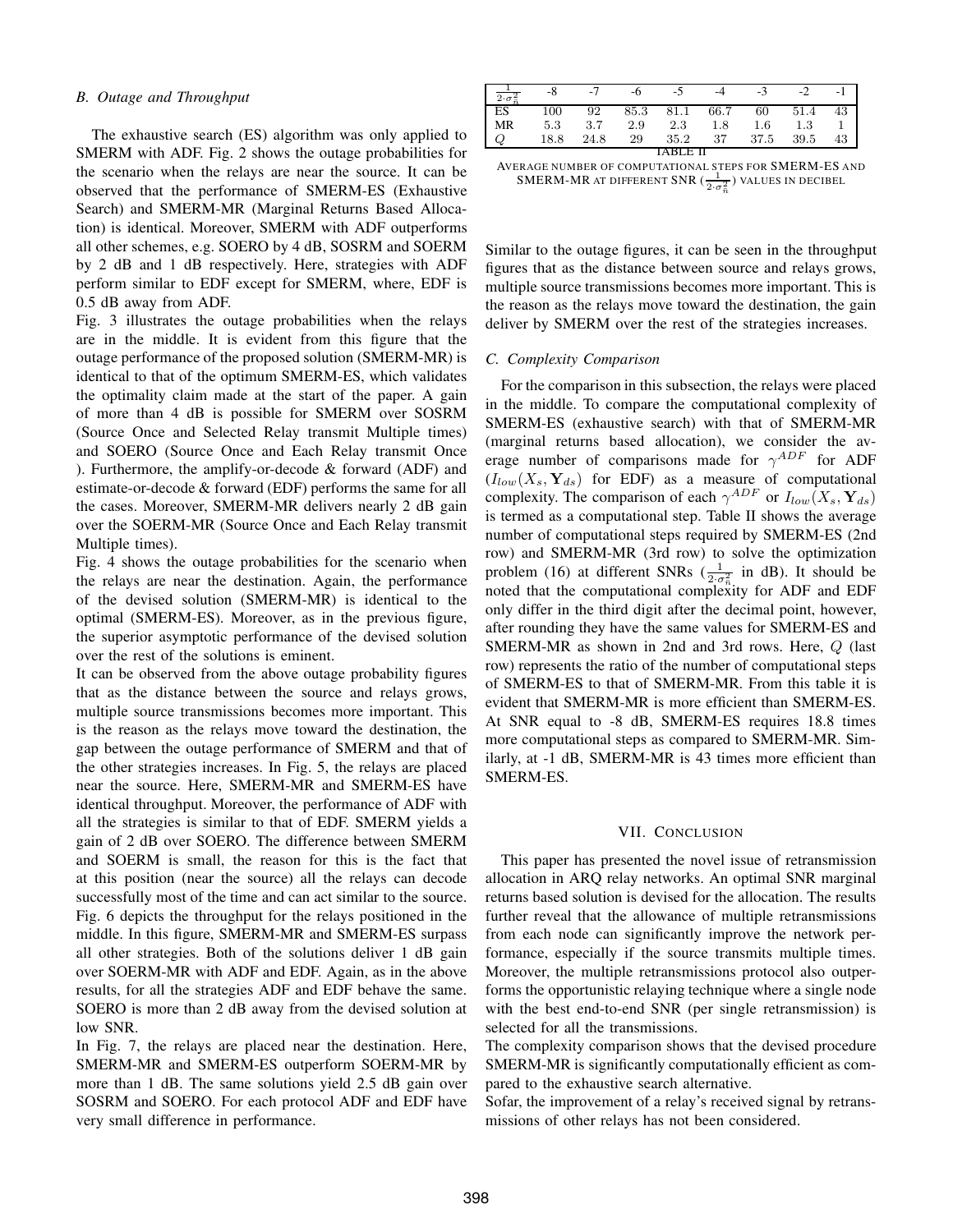

Fig. 2. Outage probability for different relay protocols, relays are positioned near the source, solid lines: ADF protocols, dashed lines (with small marker): EDF protocols



Fig. 3. Outage probability for different relay protocols, relays are positioned in the middle, solid lines: ADF protocols, dashed lines (with small marker): EDF protocols



Fig. 4. Outage probability for different relay protocols, relays are positioned near the destination, solid lines: ADF protocols, dashed lines (with small marker): EDF protocols



Fig. 5. Throughput for different relay protocols, relays are positioned near the source.



Fig. 6. Throughput for different relay protocols, relays are positioned in the middle, solid lines: ADF protocols, dashed lines (with small marker): EDF protocols



Fig. 7. Throughput for different relay protocols, relays are positioned near the destination, solid lines: ADF protocols, dashed lines (with small marker): EDF protocols